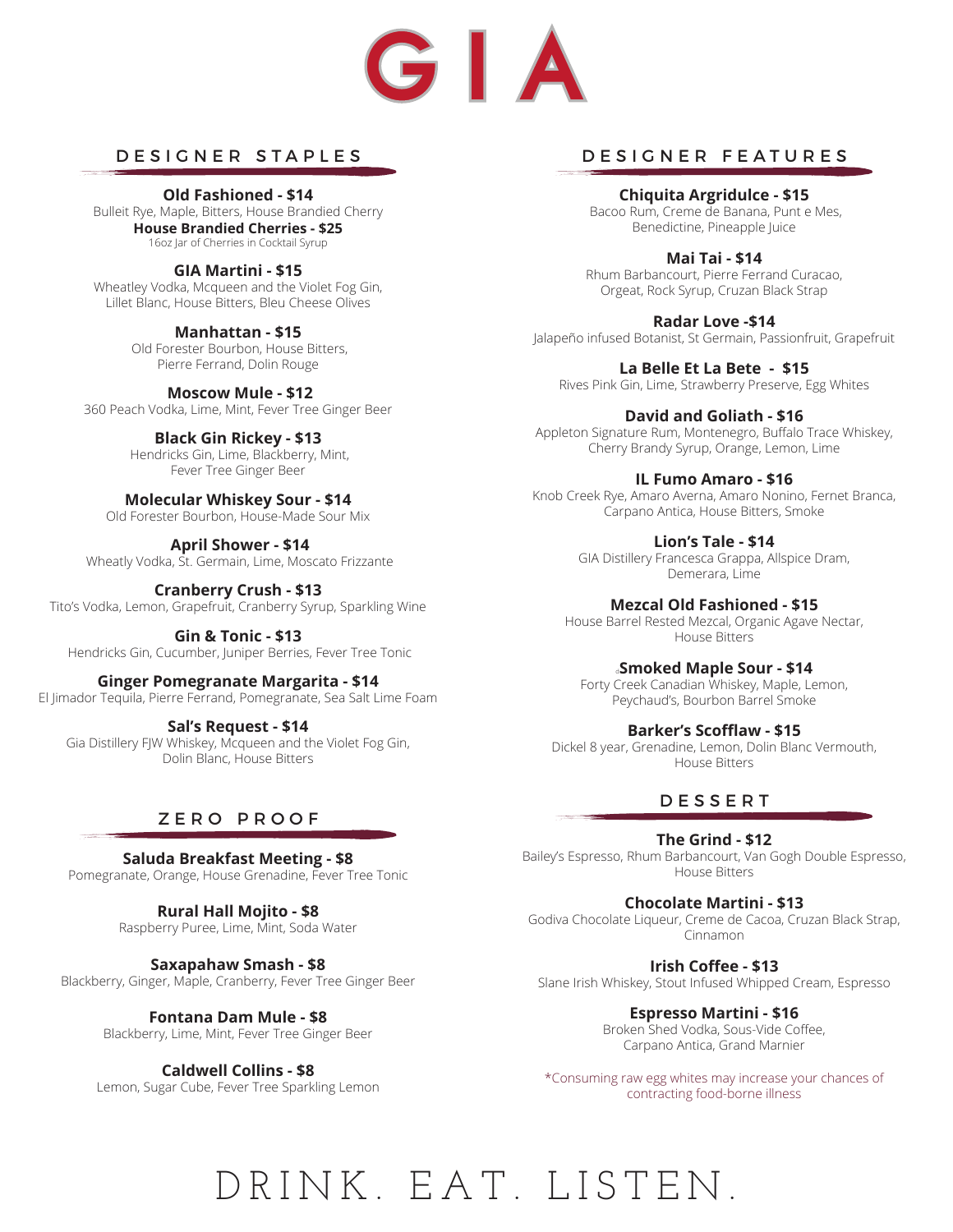

## REDS

| California                                                                                          | <b>BTL</b> | <b>GLS</b>                     | $1/2$ GLS | <b>TASTE</b> | Ca.              |
|-----------------------------------------------------------------------------------------------------|------------|--------------------------------|-----------|--------------|------------------|
| Montpellier Pinot Noir (California)                                                                 |            | 28 7.50 4.00                   |           | 2.25         | Hon              |
| Carson Scott Cabernet Sauvignon (California)                                                        |            | 30 8.00 4.25                   |           | 2.35         | Hoo <sup>-</sup> |
| Paul Dolan Cabernet Sauvignon (Mendocino)<br>Villa Creek Red Blend (Paso Robles)                    |            | 48 12.50 6.50<br>54 14.00 7.25 |           | 3.50<br>4.25 | Deor             |
|                                                                                                     |            |                                |           |              | Bien             |
| Oregon                                                                                              |            |                                |           |              | Ducl             |
| Maison L'Envoyé Straight Shooter Pinot Noir 48 12.50 6.50<br>(Willamette Valley)                    |            |                                |           | 3.50         | Grgi             |
| Washington                                                                                          |            |                                |           |              |                  |
| Mark Ryan Vincent Red Blend                                                                         |            | 42 11.00 5.75                  |           | 3.15         | Or               |
| (Columbia Valley)                                                                                   |            |                                |           |              | Sote:<br>(McN    |
| France                                                                                              |            |                                |           |              |                  |
| Domaine Luc Pirlet Métairie Malbec (Languedoc) 38 10.00 5.25<br>Domaine Sébastien Magnien Bourgogne |            | 54 14.00 7.25                  |           | 2.85<br>4.25 | Ar               |
| (Hautes-Côtes de Beaune)                                                                            |            |                                |           |              | Pozc             |
| ltaly                                                                                               |            |                                |           |              | Pozc             |
| Bitornino da Frascole Sangiovese (Tuscany)                                                          |            | 38 10.00 5.25                  |           | 2.85         | Ita.             |
| Spain                                                                                               |            |                                |           |              | De S             |
| Monteabellon Tempranillo (Ribera del Duero) 36 9.50 5.00                                            |            |                                |           | 2.75         | Gali:            |
| WHITES                                                                                              |            |                                |           |              | De S             |
|                                                                                                     |            |                                |           |              | Cort             |
| California<br>The Prisoner Chardonnay (Carneros) (1/2 btl)                                          |            | 28 14.50 7.75                  |           | 4.00         |                  |
| Moniker Chardonnay (Mendocino)                                                                      |            | 38 10.00 5.25                  |           | 2.85         | Spo              |
| Oregon                                                                                              |            |                                |           |              | Mor              |
| Jovino Pinot Gris (Willamette Valley)                                                               |            | 32 8.50 4.55                   |           | 2.50         | Frc              |
| Chehalem, Inox Unoaked Chardonnay                                                                   |            | 44 11.50 6.00                  |           | 3.25         | Cha              |
| (Willamette Valley)                                                                                 |            |                                |           |              | Mai              |
| New Zealand                                                                                         |            |                                |           |              | Paui             |
| Pikorua Sauvignon Blanc (Marlborough)                                                               |            | 36 9.50 5.00                   |           | 2.75         |                  |
| France                                                                                              |            |                                |           |              | Spo              |
| Domaine Phillip Raimbault Sancerre (Loire)                                                          |            | 64 16.50 8.50                  |           | 5.25         | Stag             |
| Italy                                                                                               |            |                                |           |              | Ruir             |
| Castellano Pinot Grigio (Veneto)<br>Ugolino Vigneto Verdicchio (Marche)                             |            | 28 7.50 4.00<br>44 11.50 6.00  |           | 2.25<br>3.25 | D I              |
|                                                                                                     |            |                                |           |              | Sano             |
| Spain<br>Bohigas Xarel-lo (Catalonia)                                                               |            | 28 7.50 4.00                   |           | 2.25         | St. V            |
|                                                                                                     |            |                                |           |              |                  |
| Germany<br>Villa Kabinett, Dry Riesling (Mosel)                                                     |            | 30 8.00 4.25                   |           | 2.35         | S F              |
|                                                                                                     |            |                                |           |              | Hou              |
| ROSÉ                                                                                                |            |                                |           |              | Veu              |
| France                                                                                              |            |                                |           |              | Lα 1             |
| VRAC (Provence)                                                                                     |            | 6.50                           |           |              | Poer             |
| Austria                                                                                             |            |                                |           |              | Terr             |
| Höpler Pannonica Rosé (Burgenland)                                                                  |            | 30 8.00 4.00                   |           | 2.75         | Govi             |
| ltaly                                                                                               |            |                                |           |              | Dom              |
| Radice (Emilia Romagna)                                                                             |            | 32 8.50 4.50                   |           | 2.50         |                  |

## FEATURED SELECTIONS

| California<br>Honig Cabernet Sauvignon (Rutherford, Napa)                                                                                                                       | <b>BTL</b><br>75      | <b>GLS</b><br>21           |
|---------------------------------------------------------------------------------------------------------------------------------------------------------------------------------|-----------------------|----------------------------|
| Hoopes Cabernet Sauvignon (Oakville, Napa)                                                                                                                                      | 90                    | 25                         |
| Deovlet Pinot Noir (Santa Barbara)                                                                                                                                              | 75                    | 21                         |
| Bien Nacido Pinot Noir (Santa Maria, Santa Barbara)                                                                                                                             | 95                    |                            |
| Duckhorn Cabernet Sauvignon (Napa)                                                                                                                                              | 95                    |                            |
| Grgich Hills Cabernet Sauvignon (Napa)                                                                                                                                          | 100                   |                            |
| Oregon<br>Soter Vineyards Reserve Pinot Noir<br>(McMinnville, Willamette)                                                                                                       | 65                    | 19                         |
| Argentina                                                                                                                                                                       |                       |                            |
| Pozos Malbec (Mendoza)                                                                                                                                                          | 65                    |                            |
| Pozos Cabernet Franc (Mendoza)                                                                                                                                                  | 65                    |                            |
| ltaly<br>De Stefani Malanotte del Piave (Piave, Veneto)<br>Galina Barolo 2008 (Piedmont)<br>De Stefani Stefen 1624 (Colli di Conegliano, Veneto)<br>Corte Alta Amarone (Veneto) | 85<br>90<br>140<br>70 | 24<br>25<br>39<br>20       |
| Spain<br>Monteabellon 14 Meses Tempranillo (Ribera del Duero)                                                                                                                   | 60                    |                            |
| France<br>Chateau Les Barraillots, Margaux 2018 (Bordeaux)<br>Maison Joseph Drouhin, Cotes de Beaune 2019 (Burgundy)<br>Pauillac de Lynch Bages (Bordeaux)                      | 70<br>85<br>100       | 20                         |
| Sparkling and White<br>Stag's Leap Wine Cellars "Karia" Chardonnay (Napa)<br>Ruinart Blanc de Blancs (Reims, France) (1/2 btl)                                                  | 55<br>60              |                            |
| DESSERT<br>Sandeman 20 Year Port (Oporto, Portugal)<br>St. Vincent Sauternes (Sauternes)                                                                                        |                       | <b>GLS</b><br>9.95<br>7.50 |
| SPARKLING<br>(Bottles Half-Off on Sundays)<br>House Frizzante                                                                                                                   | <b>BTL</b>            | GLS<br>6.00                |
| Veuve Du Vernay Brut (France)                                                                                                                                                   | 30                    | 7.50                       |
| La Torretta Moscato Frizzante (Veneto, Italy)                                                                                                                                   | 32.                   | 7.95                       |
| Poema Rosé Cava (Penedes, Spain)                                                                                                                                                | 32                    | 7.95                       |
| Terriero Prosecco (Veneto, Italy)                                                                                                                                               | 34                    | 8.25                       |
| Govone Brachetto (Piemonte)                                                                                                                                                     | 34                    | 8.25                       |
| Domaine Boutet Saulnier (Vouvray, France)                                                                                                                                       | 44                    |                            |
|                                                                                                                                                                                 |                       |                            |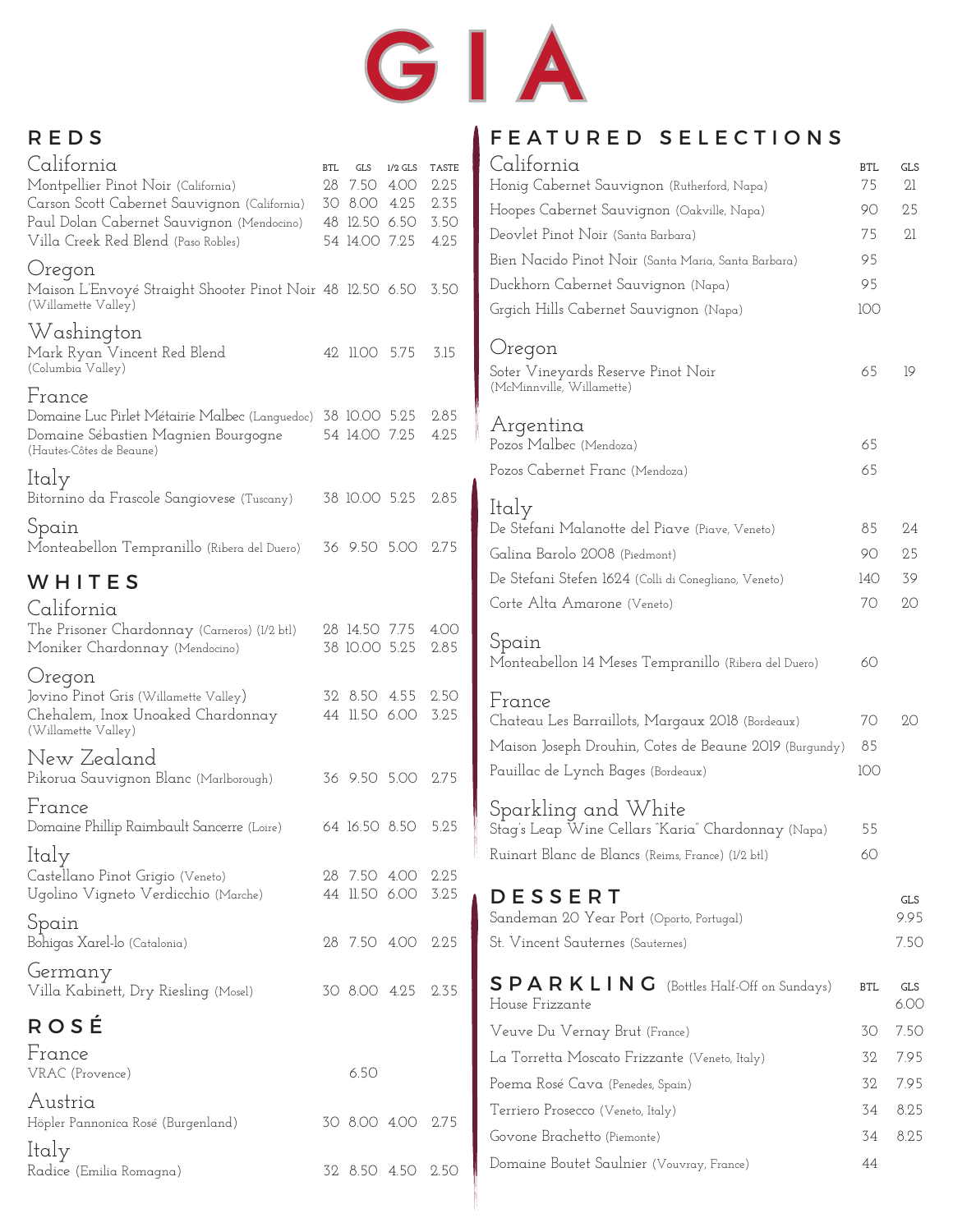

| BEER OFFERINGS                                    | BTL.       | <b>COFFEE</b>                 |      |
|---------------------------------------------------|------------|-------------------------------|------|
| Miller Lite (Milwaukee, WI)                       | 3.5        | Available in Regular or Decaf |      |
| Erdinger Hefeweizen (Germany)                     | 4.5        | Espresso                      | 3.75 |
| Wicked Weed Appalachia Session IPA (Asheville NC) | 4          | Double Espresso               | 6    |
| Green Man ESB (Asheville NC)                      |            | Americano                     | 3.75 |
| Weihenstephaner Original Lager (Germany)          |            |                               |      |
| Corsendonk Agnus Tripel Oud-Turnhout (Belgium)    | 6.5        | Cafe Latte                    | 4.50 |
| Guinness Irish Stout (Dublin) 16.9oz              | 5          | Cappuccino                    | 4.50 |
| NEAR BEER                                         | <b>BTL</b> |                               |      |
| Brewdog NannyState Pale Ale (Columbus, OH)        | 4          | FRENCH PRESS                  |      |
| Einbecker Pilsner (Einbeck, Germany)              |            | Personal (2 Cups)             | 4    |
| ASK ABOUT OUR ROTATING TAP                        |            | Shared (4 Cups)               | 7.50 |
|                                                   |            |                               |      |
|                                                   |            |                               |      |
|                                                   |            |                               |      |

### TEAS

| <b>BLACK</b><br>HIGH CAFFEINE  | GREEN<br>MEDIUM CAFFEINE | WHITE<br>LOW CAFFEINE | <b>ROOIBOS</b><br>CAFFEINE FREE | HERBAL<br>CAFFFINF FRFF          |                |
|--------------------------------|--------------------------|-----------------------|---------------------------------|----------------------------------|----------------|
| Earl Grey<br>English Breakfast | ]asmine Green            | Orange Spice          | Chai                            | Moroccan Mint<br>Chamomile Lemon | $\overline{4}$ |



# UPCOMING EVENTS

Brunch Every Sunday 11am-2pm Lunch Every Wednesday - Friday 11:30am-2:00pm

Contactless ordering of meals, cocktail kits, wines, cocktail mixers, and experiences. CASAbyGIA.com

# LOOKING TO PLAN A PRIVATE EVENT?

Whether in our restaurant, your home or an off-site location, we have you covered. Gia has lots of options for hosting your next party including but not limited to:

WEDDINGS • BRIDAL SHOWERS • REHEARSAL DINNERS • GRADUATIONS • BIRTHDAY PARTIES • PRIVATE COCKTAIL CLASSES WHISKEY AND SPIRIT TASTINGS • HOLIDAY PARTY BUY-OUTS • IN-HOME CHEF AND MIXOLOGIST DINING EXPERIENCE

FOR MORE INFORMATION, E-MAIL US AT: INFO@DRINKEATLISTEN.COM

# THANK YOU TO OUR LOCAL FARMERS:

 JOYCE FARMS (WINSTON-SALEM, NC) YOUNG MICRO GREENS (BURLINGTON, NC)

HARMONY RIDGE (TOBACCOVILLE, NC)

# DRINK. EAT. LISTEN.